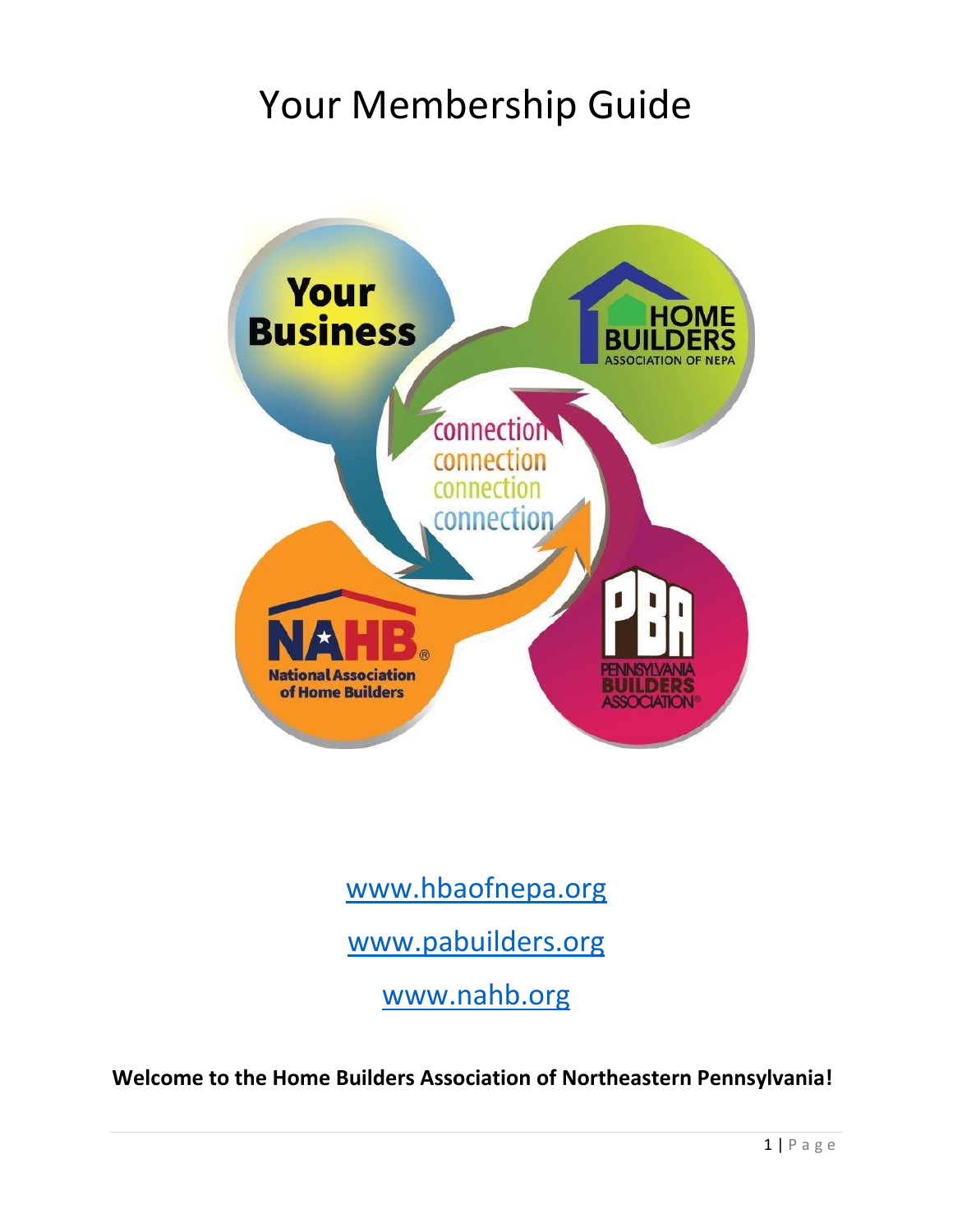This guide provides you with relevant and useful information to support and help guide you during your first few months in the association.

When becoming a member of HBA of NEPA you automatically become a member of the National Association of Home Builders (NAHB) and the Pennsylvania Builders Association (PBA) along with access to their invaluable programs and benefits. A 3 in 1 membership!

We are here to assist you and your business by bringing clarity to HBA of NEPA along with the benefits, educational programs and to partner with you in professional networks at the local, state and national levels.

HBA of NEPA encompasses the counties of Luzerne, Lackawanna, Wyoming and Susquehanna.

## Types of Membership

Builder Member: Building membership is open to any person, firm, corporation or company that is currently or previously in the business of building or remodeling homes, apartments, schools, commercial, industrial or other structures/buildings normally related to a community. Builder membership also includes those in land development and who transacts such business within the given jurisdiction of an HBA/BIA.

Associate Member: Associate members are made up of the trade contractors, suppliers and service providers that support the home building industry. These members include plumbers, roofers, electricians, architects, excavators, banks, suppliers, as well as many other businesses that support our membership.

All members must subscribe to the Code of Ethics of HBA of NEPA and have been in business the minimum of two (2) years.

This membership guide is a brief outline of the Powerful Partnership you have joined. It provides the signposts for you to explore and learn more about **your** organization!

As a new member, we encourage you to get involved, starting with your local association, by serving on a committee, attending board meetings, participating in events and developing member-to-member relationships to play a part in growing each other's businesses.

You have the opportunity to develop a Membership with Meaning.

## **Thank you for becoming a member and helping us grow!**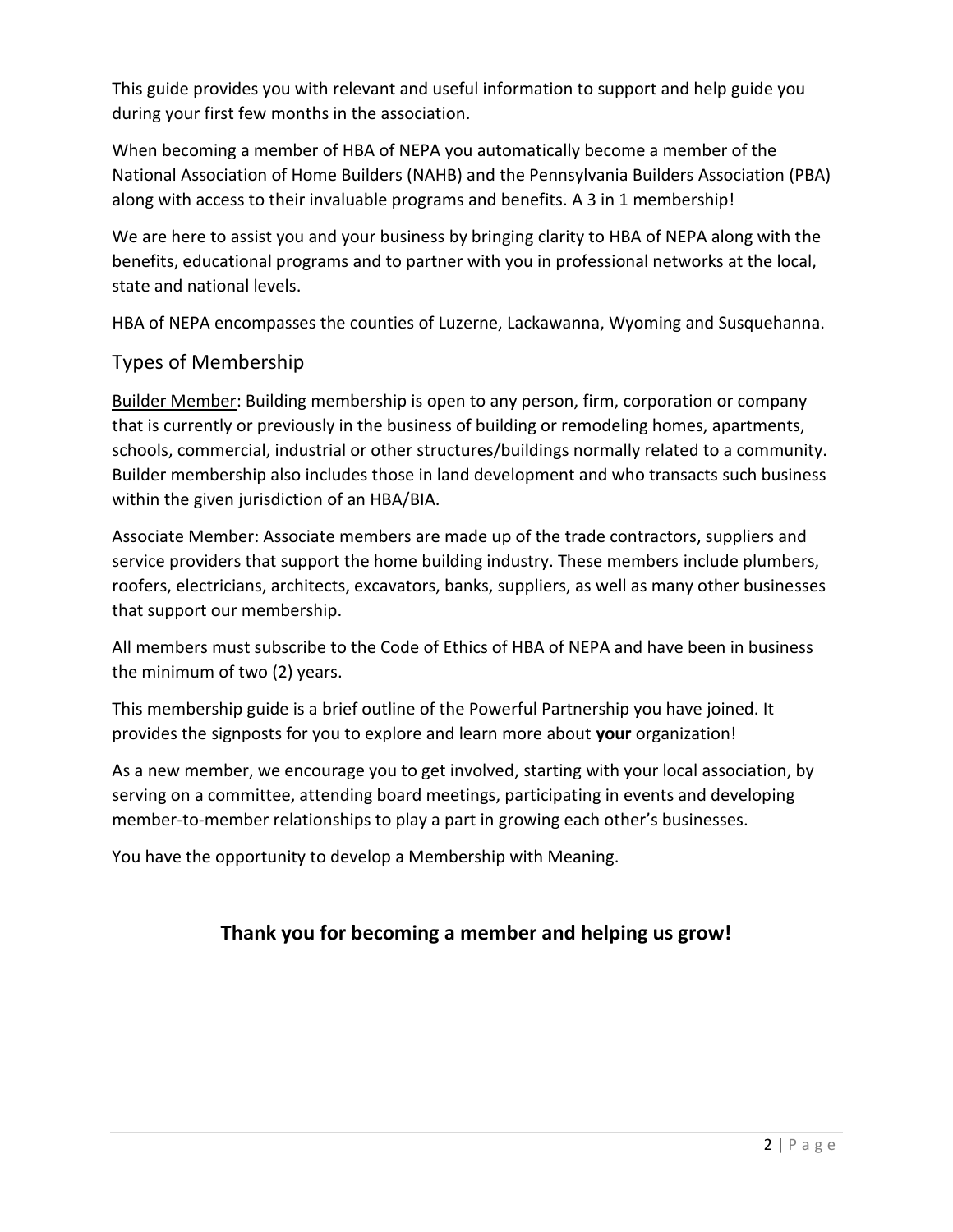

## What you can expect from

- New members as well as renewing members will have their businesses along with contact info posted on the HBA of NEPA Facebook page. This also offers each business to 'like' and 'share' that post to their clients/customers as well as friends and associates.
- If your business has an upcoming event, special promotion or news you'd like to share, tell us about it and we will promote it on our Facebook page and website.
- Member contact information is displayed on our website [www.hbaofnepa.org](http://www.hbaofnepa.org/) member directory.
- Members receive emails announcing events, introducing new programs, spreading the word of money saving benefits and discounts as well as legislative updates and industry news.
- Members who take advantage of the PA One Call program simply email or fax their invoices to HBA of NEPA and we take care of the rest.
- Members can showcase their business at events through Sponsorship Opportunities extending your reach to potential new customers.
- There will be several educational opportunities throughout the year offered either locally or through PBA and NAHB. HBA of NEPA offers programs such as updates on OSHA, codes, contractor registration along with new rules and regulations in building and remodeling.
- Membership at the local level gives you a voice at the state legislative level, make sure to use it. PBA Government Affairs has been successful over the years by defeating as well as promoting what matters most to the industry.

## Mission Goals of HBA of NEPA

- 1. To be a source of education and information to increase member professionalism.
- 2. To build a proactive voice at all levels of government.
- 3. To build a positive image in the community through public awareness of the association and its membership.
- 4. To aid in the development of a skilled workforce by promoting vocational opportunities in the building industry.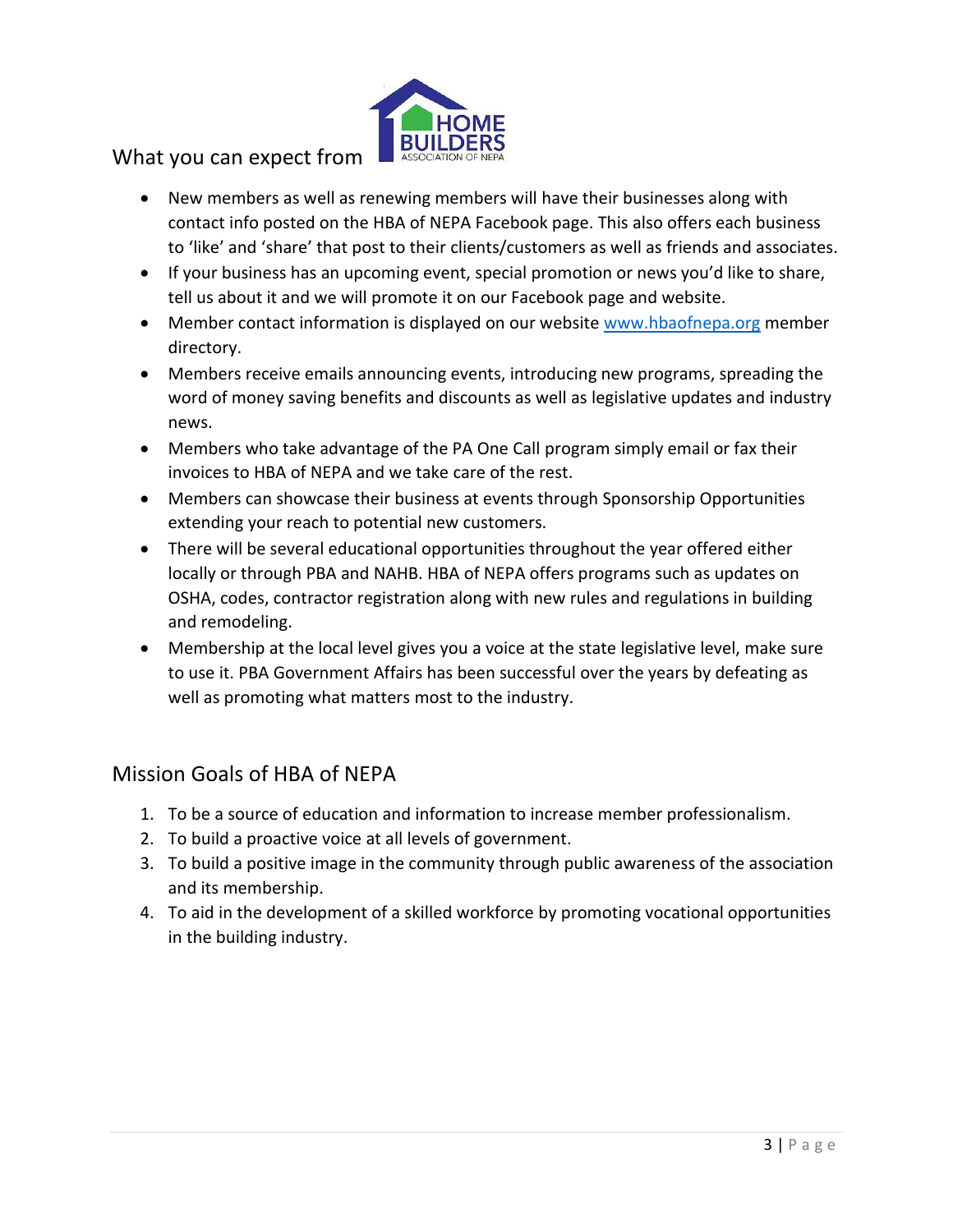

## What you can expect from As

- Advocacy PBA represents the home building industry on government affair issues at the state level. The Association frequently works with individuals at the municipal level on local issues.
- Member Rebate Program Builders/remodelers can receive rebates that more than cover their annual dues. More than 50 of the country's leading manufacturer brands participate.
- Worker's Comp Insurance Competitive rates, better claim management, and better options for premium payments.
- Health Insurance Access to fully insured group and individual health insurance, dental and vision benefits, life insurance, AD&D and disability through PBA.
- PA One Call System (811) As a member the \$125 fee is waived.
- National Purchasing Partners Discounted rates on many national products and services including Verizon, Staples, Sherwin Williams and many more.
- Small Business Growth Partners Provides members a free analysis of your company's marketing, sales, communications and strategic planning.
- Centricity Offers new home warranty plans at highly competitive rates.
- PSECU Credit Union Membership The state's largest credit union offers no or low-fee services.
- Constant Contact Discounts on email marketing services and event management.
- BDX List homes for free online on two leading new home websites.

Visi[t www.pabuilders.org](http://www.pabuilders.org/) to see additional benefits and opportunities.

Since 1945 the Pennsylvania Builders Association has been an effective and respected voice for the residential construction industry. It is an organization run by members for members.

Affiliated with the National Association of Home Builders and a network of 32 local associations and over 4,000 homebuilders, trade contractors, suppliers, industry professional and advocates for the building industry through legislative action, higher standards and consumer awareness.

PBA deals with a wide range of government regulations and policies that affect members, their businesses and their customers. They provide access to industry experts, as well as information and publications on the latest industry news and trends. Board involvement and awards programs give members an opportunity to meet and network with peers across the state.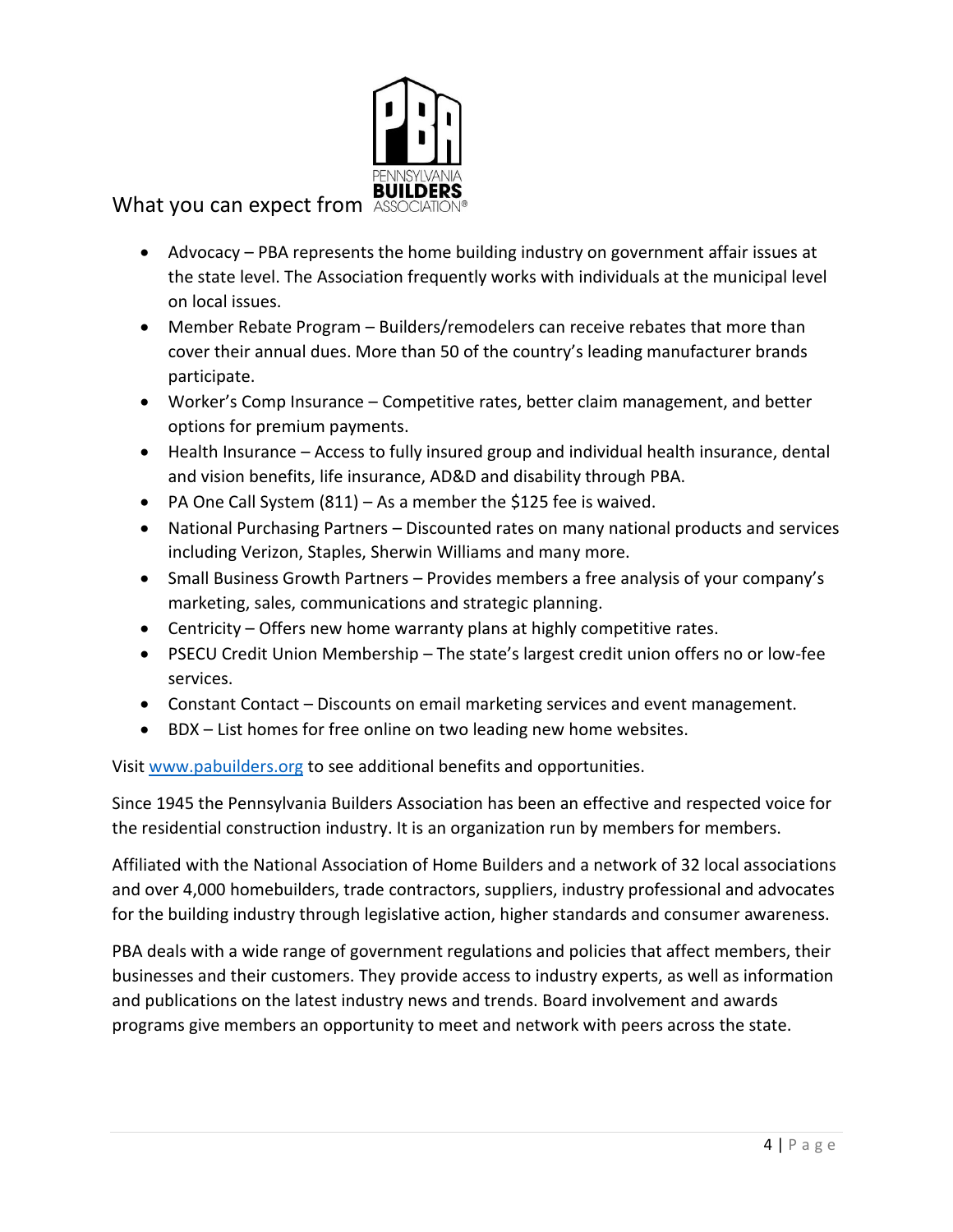*PBA continued . . .*

Pennsylvania Builders Association operates with eight geographical regions by counties which meet throughout the year to bring back information to be discussed at the three annual state meetings. HBA of NEPA currently has two members actively involved as Associate Vice President and Regional Vice President. PBA is headquartered at 2509 N. Front Street, Harrisburg, PA 17110

#### Southeast Region:

HBA of Berks County, Lehigh Valley BA, BIA of Philadelphia, HBA of Chester/Delaware Counties and HBA of Bucks and Montgomery Counties.

#### Northeast Region:

Carbon BA, Wayne/Pike BIA, HBA of Northeastern PA, Pocono BA and Bradford County BA.

#### Mideast Region:

HBA Metro Harrisburg, Lebanon County BA and Schuylkill BA.

#### Southcentral Region:

BA of Adams County, BIA of Lancaster County, Franklin County BA and York BA.

#### Northcentral Region:

BA of Central Pennsylvania, Central Susquehanna BA and West Branch Susquehanna BA.

#### Midwest Region:

Blair-Bedford BA, Clearfield County Chapters, Greater DuBois Area BA, HBA of Alleghenies, Indiana-Armstrong BA and Somerset County BA.

#### Northwest Region:

BA Northwestern PA, Lawrence County BA, Mercer County BA and Tri-County BA.

#### Southwest Region:

BA of Metro Pittsburgh and BA of Fayette County.

To view more in-depth information on PBA please visit their website [www.pabuilders.org,](http://www.pabuilders.org/) sign on as a member and go to **Tools for Members**.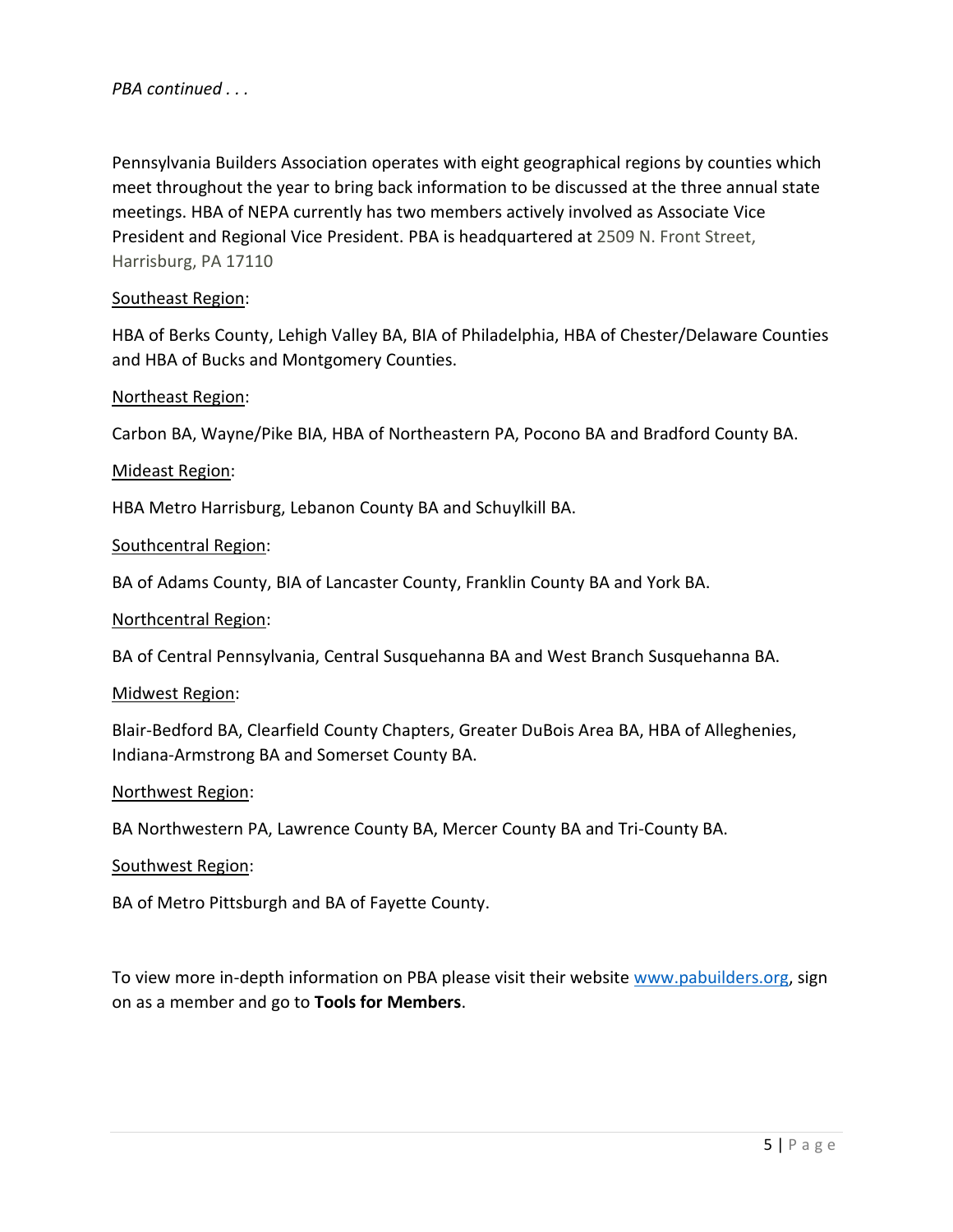

## What you can expect from of Home Builders

#### **Automotive Savings**

Save on your purchase or lease of a Nissan or Infiniti vehicle with NAHB member incentives for 2019 and 2020 model year sedans, crossovers, SUVs, sports cars, luxury models, pickup trucks and cargo vans.

GM has an offer toward the purchase or lease of most new GM vehicles to NAHB members. Visit your Chevrolet, Buick or GMC dealer, choose an eligible vehicle and present your NAHB Proof of Membership.

NAHB members have a special cash allowance toward the purchase or lease of many of the most popular vehicles in FCA's lineup. Between Chrysler, Dodge, FIAT, Jeep and Ram, there's something for everyone.

#### **Purchasing Power**

NAHB members save 2% on your Lowe's Accounts Receivable or Lowe's Business Account purchases. Save an additional 5% every day at the store when using your business card.

Exclusive savings made simple. Take advantage of member discounts on select Dell PCs, electronics and accessories. Choose the Dell line of business that suits your technology needs.

Create an Amazon Business account and gain access to the NAHB Amazon store, which offers recommended products tailored to your industry's needs while unlocking additional business savings.

#### **Savings on Services**

NAHB Contracts offers various residential construction contracts, exclusively for home builders and remodelers. You will save hours of work — and hundreds of dollars — with every contract.

In collaboration with ConstructionJobs.com, NAHB offers this recruitment tool to all NAHB members in their search for new employees. NAHB members enjoy a discount off standard rates for job posting.

Visi[t https://www.nahb.org/savings](https://www.nahb.org/savings)

#### **Education**

Online Courses and Webinars

Free Member Webinars

Continuing Education

Visi[t https://www.nahb.org/Education-and-Events/Education](https://www.nahb.org/Education-and-Events/Education)